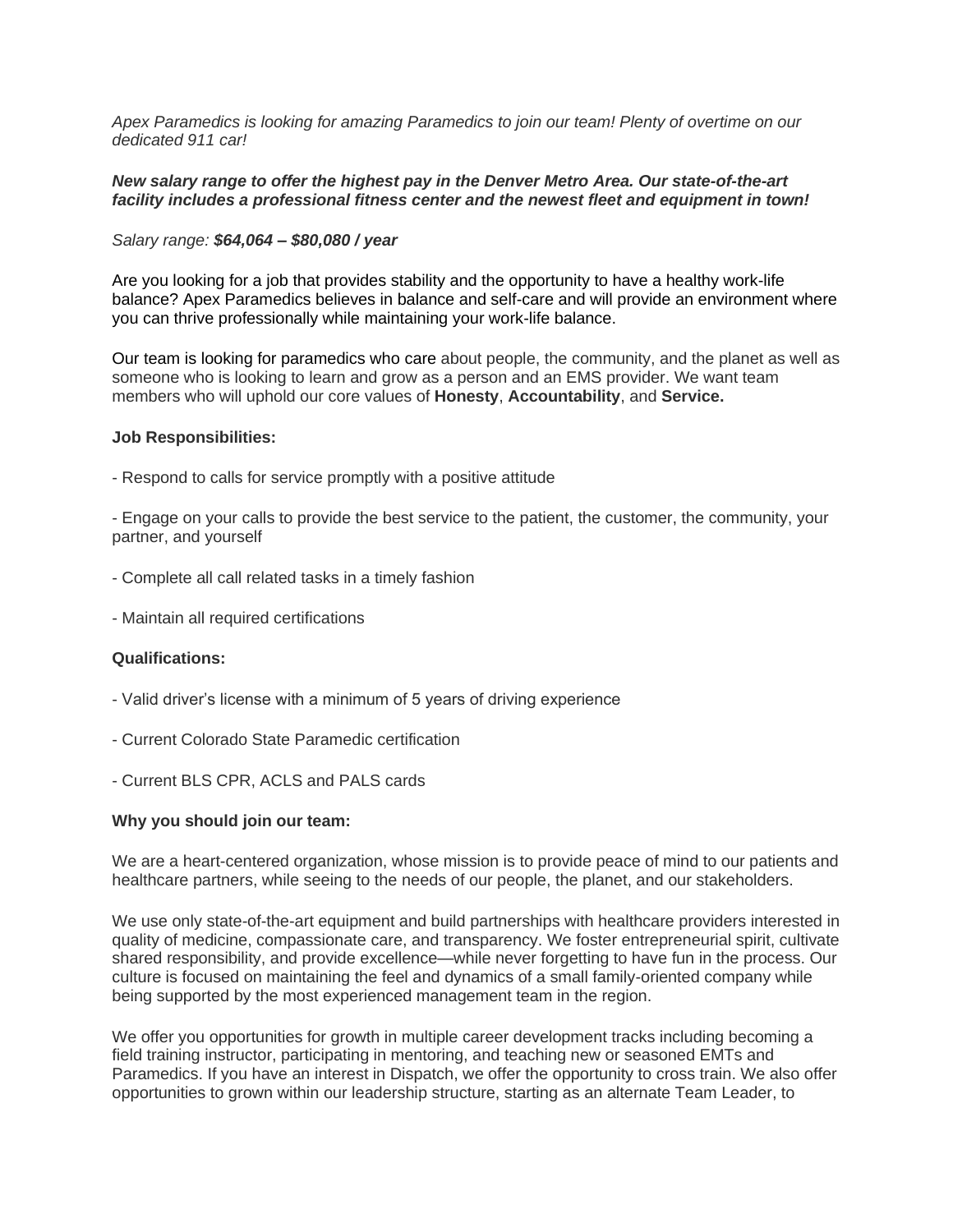identify and create opportunities for co-workers and the company to learn and grow with our core values at the heart of every decision.

Paid time off starts accruing as soon as you start and we offer a 401k match as well as full health, dental and vision insurance.

## *We are focused on your health, well-being, and work environment (have you met our office dogs?!)*

Proud to call our state-of-the-art, 27,000 square foot station home.

Facility amenities include:

- Professional fitness center available 24/7 with locker rooms and showers
- Yoga/body movement room
- Free beverages in our full kitchen
- Crew lounge
- Indoor wash bay

### *We give you the best equipment to work with*

- Newest fleet in town!
- LifePak 15 monitors
- Stryker power cots and stair chairs

## *We offer tons of continuing education and training*

- We are a Colorado Recognized Education Program
- Brand new onsite training facility
- High fidelity simulation mannequin
- Twice monthly CE's
- Guest speakers from throughout Colorado
- Opportunities for advanced pediatric training
- Opportunities for employees to create and lead sessions
- Opportunities to train with our partners around the region